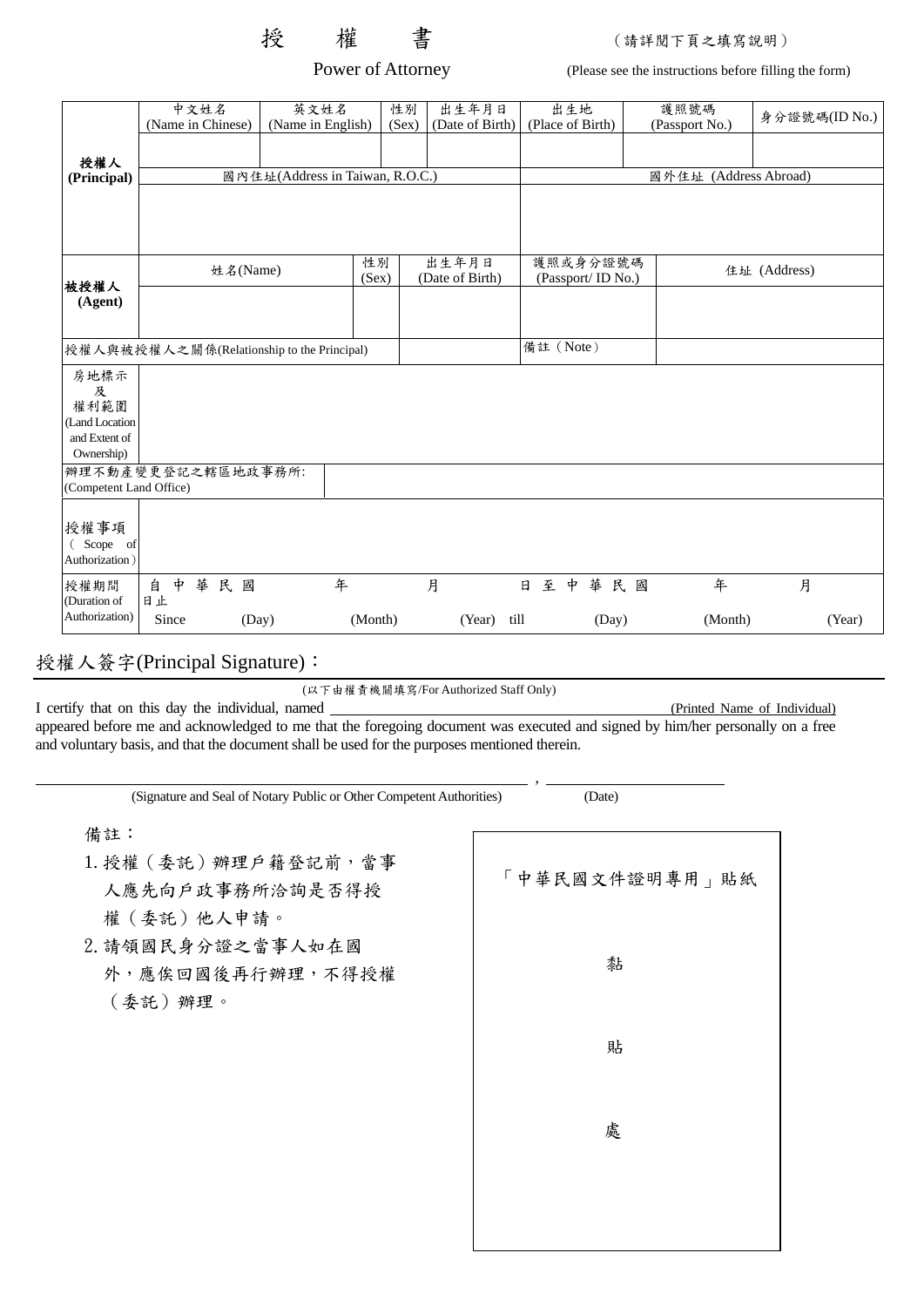- 一、授權人欄:請將授權人之姓名、性別、出生年月日、出生地、護照或身分證 號碼、住址,逐欄詳實填寫。
- 二、被授權人欄:依被授權人之姓名、性別、出生年月日、出生地、 身分證字號、 戶籍 住址逐欄詳實填寫。
- 三、房地標示及權利範圍:依授權處分房地標示範圍填寫。

|  | 例如:土地標示:台北市 區                | 一段 | 小段 |   | 地號土地 (全 |
|--|------------------------------|----|----|---|---------|
|  | 部或持分                         | 分之 |    |   |         |
|  | 房屋標示:台北市   區   路   段   巷   弄 |    |    | 號 | 樓建物     |
|  | (全部或權利範圍 分之                  |    |    |   |         |

- 四、授權事項欄:
	- (一)依實際授權事項填寫,非授權事項勿須填寫。
		- 例如:代理本人就前開(土地、建物)全權行使(辦理出售、移轉、贈 與、出典、 抵押、 出租、分割、補(換)發權利書狀、征收稅 款等手續及其他有關權利變更管理、收益、處分等行為)。
		- 例如:代理本人領取戶籍謄本或辦理有關戶籍登記事項等。
	- (二)授權事項為授權國內親友代為辦理有關不動產處分事宜者,務須於房地 標示及權利範圍欄內逐一列明所處分之房地標示。如授權事項為授權國 內親友代為辦理有關遺產繼承登記事宜者,應詳載房地標示,倘確無法 詳填,至少應填寫不動產所在地之縣(市)名稱。
	- (三)授權事項僅為代領印鑑證明者,宜以「印鑑登記辦法」規定之「委任書」 填寫之。倘使用本授權書則須比照該「委任書」內容填寫。即本人未曾 辦理過印鑑登記者,須先註明:「代理本人申請印鑑登記」;其欲變更登 記者,亦須比照註明;同時亦須註明所授權領取之印鑑證明份數,以利 國內戶政單位作業並保障授權人權益。

例如:代理本人申請印鑑登記並領取印鑑證明 份。

- 五、授權期間欄:由授權人自行填寫,俾便確定授權之起算及終止日期。
- 六、授權書內容不得塗改,如填寫錯誤,應全份重新填寫或由授權人於更正處簽 章以示負責,再由駐外館處加蓋校正章。
- 七、授權書內如有空欄應加蓋「本欄空白」戳記,房地標示及權利範圍欄及授權 事項欄內如有空白處,應在連接最後一行文字末尾處(或左方),加蓋「以下 空白」戳記。
- 八、授權人無法親至駐外館處申辦者,可先親自將授權書送請當地公證人或其他公證 機關於授權書內之「當地公證程序欄」認證後,連同足資證明其中外文姓名為同 一人之有效身分證件,委託他人或以郵寄方式申辦。惟我駐外館處倘無該公證人 或公證機關之簽字或鈴印樣本可供比對,得要求授權人先送經該公證人或公證機 關之上級或主管機關驗證,直至授權書上之驗證官員簽字或鈐印,我駐外館處有 樣本可供比對。至授權人親自至我駐外館處申辦者,其授權書無須先送經當地公 證人或其他公證機關認證,但須繳驗有效之身分證明文件。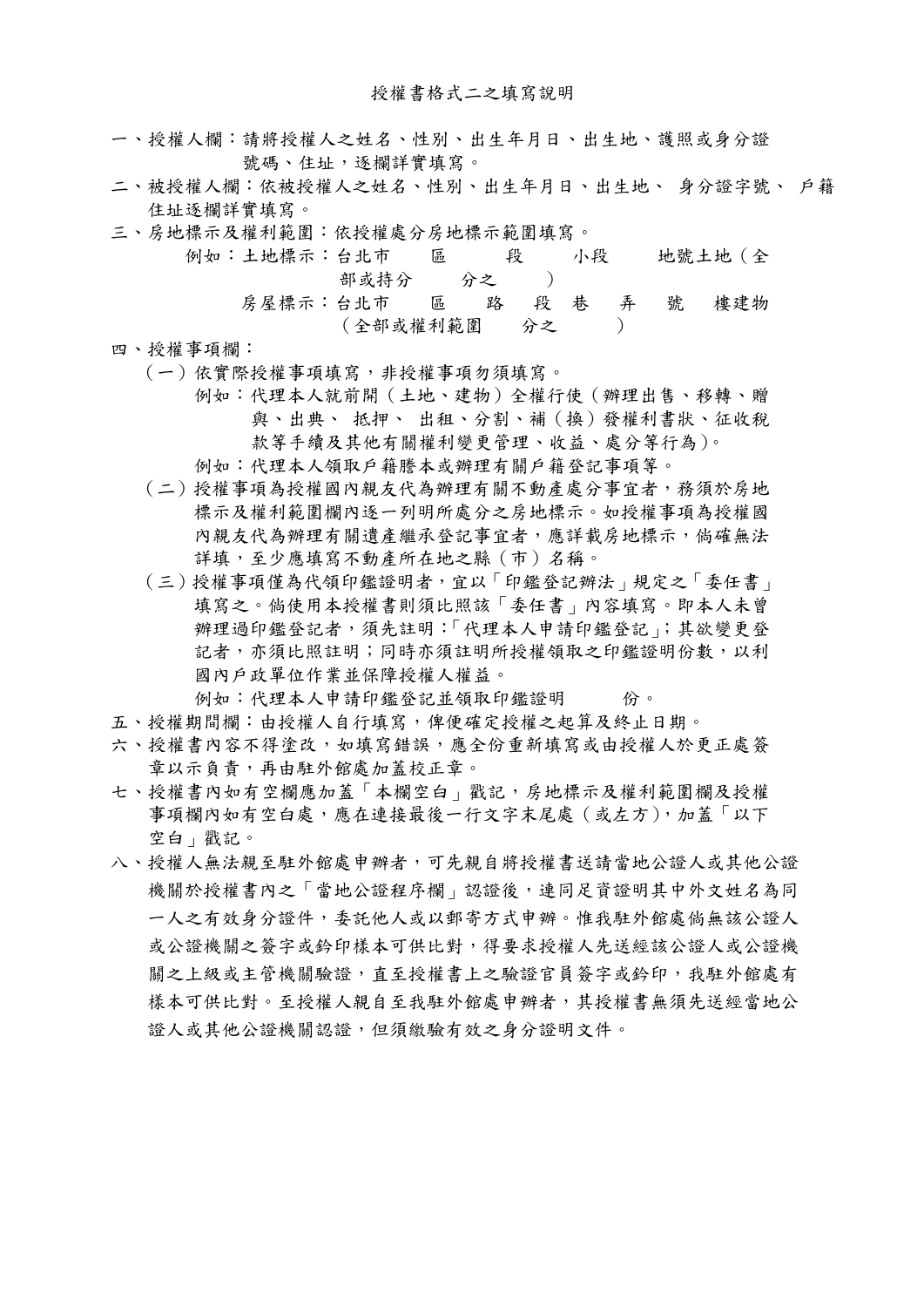## **Instructions**

- 1. **Principal:** Provide the Principal's name, sex, date of birth, place of birth, passport/ID numbers and address.
- 2. **Agent:** Provide the Agent's name, sex, date of birth, place of birth, ID numbers and registered address.
- 3. **Land Location and Extent of Ownership:** (denoting the subject lands/buildings) For example:

Land: Land No. \_\_\_\_\_\_\_\_, Parcel\_\_\_\_\_\_, Section \_\_\_\_\_\_\_, District, Taipei (  $%$  ownership) Building: Floor, No. 16, 2008, Alley, 2008, Street/Road, Section , Taipei ( % ownership)

## **4. Scope of Authorization:**

(1) Describe the scope of authorization. For example, the Agent is authorized to handle the sale, transfer, gifting, mortgaging, leasing, or dividing of the subject lands/buildings, re-issuance of land/building deeds, tax payments, and other matters related to the management, proceeds, and disposals of the subject lands/buildings.

For example: the Agent is authorized to receive and/or apply for the certificate of household registration.

- (2) If the Scope of Authorization is related to authorizing relatives/friends in the ROC to dispose of lands/buildings on behalf of the Principal, the applicant shall provide detailed information on the "Land Location and Extent of Ownership" and the "Competent Land Office." If the Scope of Authorization is related to authorizing relatives/friends in the ROC as Agents to apply for registration of inheritance on behalf of the Principal, the applicant shall provide detailed information of the Land Location, or the name of the county (city) in which the subject land(s)/building(s) is/are located in case the detailed information is not being available.
- (3) For matters related to the receiving of the seal certificate on behalf of the Principal, the applicant shall use the Letter of Appointment as described in the Regulations of Seal Registration. If the applicant wishes to use this Power of Attorney instead, he/she shall include all information as required in the Letter of Appointment. If the Principal has